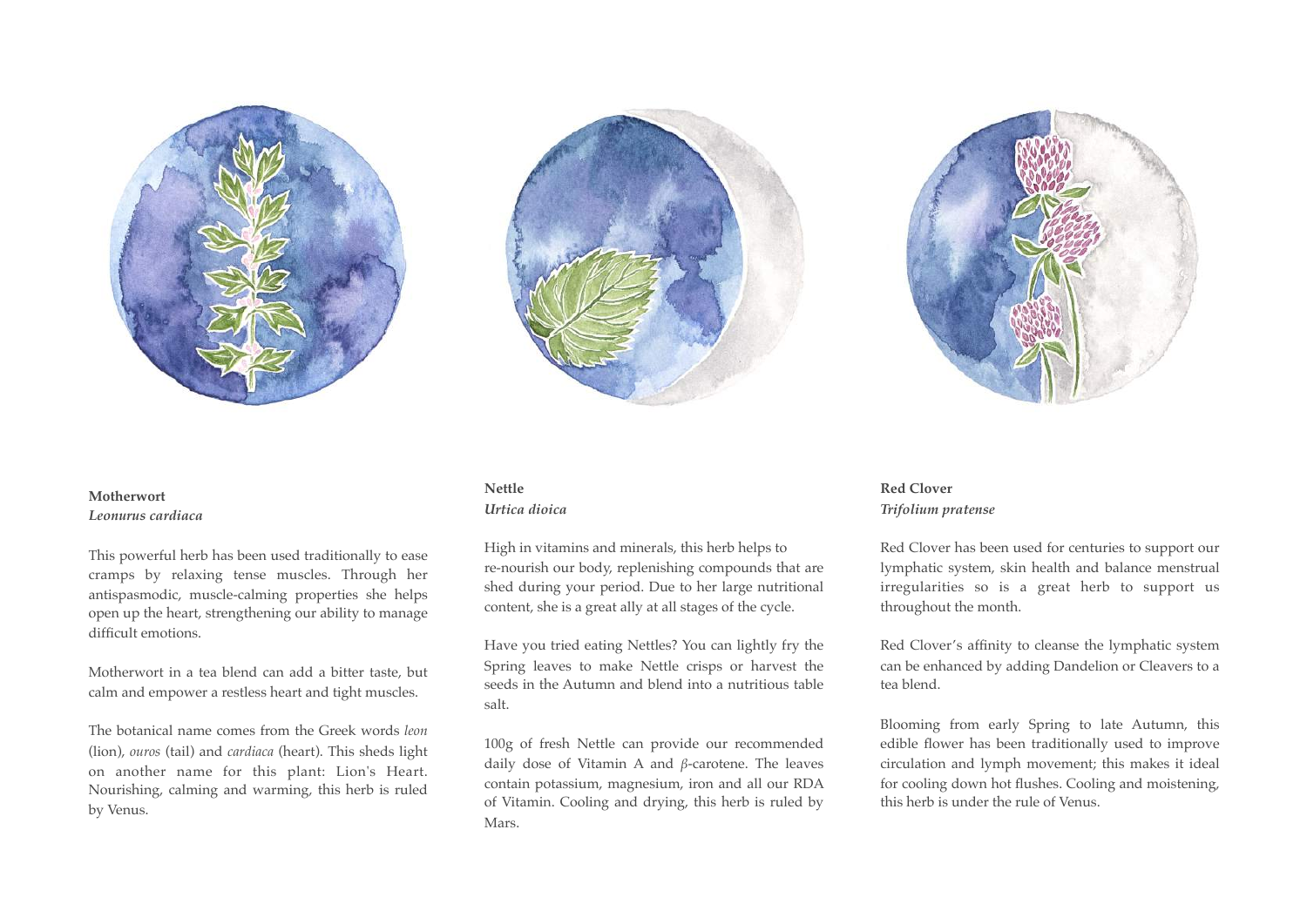





## **Lady's Mantle** *Alchemilla vulgaris*

This herb calms, tones and strengthens the uterine muscles. With an affinity for the female reproductive system, she has been traditionally used to help regulate excessive bleeding, including spotting.

From early Summer, the leaves can be harvested and combined with wild garlic, salt, pepper and nuts to make a delicious pesto!

The botanical name *Alchemilla* comes from the Arabic, *alkemelych* (alchemy), indicating the healing powers this plant is said to have. Cooling, moistening and ruled by Venus.

## **Raspberry Leaf**  *Rubus idaeus*

Leaves full of nutrients nourish the uterus' blood supply, which helps enhance fertility. This herb can be used any time during the cycle to support ovulation.

Palatable as a tea, try blending this herb with Rosemary - you could also add lemon or orange slices. Also used in yoni-steaming, originally a South African practice, to nourish and relax the uterine muscles, both in postpartum and throughout the menstrual cycle.

Many cultures have used this plant for pregnancy and fertility support. Her medicine is warming, moistening and nourishing, being under the dominion of Mars.

### **Dandelion Root**  *Taxacarum officinale*

All parts of Dandelion plants are bitter and entirely edible. As far back as times of Egyptian folk medicine, this herb has been used to support our liver; which can then more efficiently regulate hormones, such as oestrogen and progesterone, in the body.

Due to its strong taste, making an elixir can be a good option for taking Dandelion. Infuse Dandelion Root in a jar, fill two-thirds with apple cider vinegar and remaining third with honey for a sweeter taste.

Dandelion seed heads, in both their bright yellow and spacey grey, have been known to help some find a balance between the drastically different emotional highs and lows of bipolar disorder.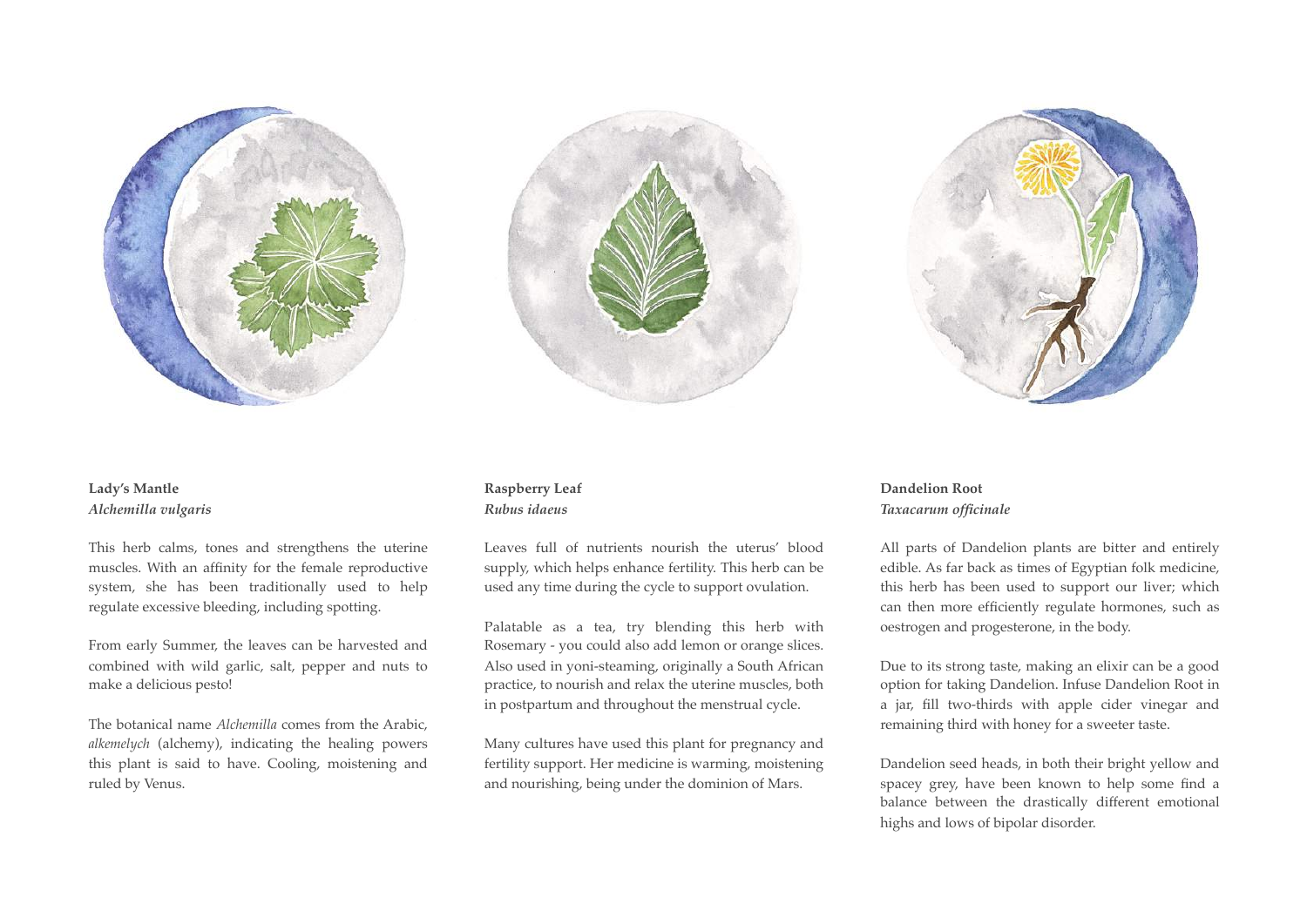





# **Skullcap**  *Scutellaria lateriflora*

Offering calming ease from anxiety and gently lifting the mood, this herb is also antispasmodic and relaxes muscles.

An hour before bed is a great time to brew a blend of Skullcap tea. Add some Chamomile flowers or Motherwort to help ease anxiety, relieve spasms of the gut and uterus and encourage sleep.

Studies have found some significant antioxidant effects within this plant. Skullcap may help protect against neurological disorders such as Alzheimer's, Parkinson's, anxiety and depression. Calming and cooling, Venus rules this herb.

## **Chamomile**  *Matricaria chamomilla*

By softly soothing the digestive tract and calming the nervous system, Chamomile can help ease bloating, agitation and many other PMS symptoms.

Once you have brewed a cup of Chamomile tea, you can use the tea bags as an eye bath, pour the infusion into the bathtub or use in a foot bath - there are many ways to absorb the medicine of this plant.

Chamomile's botanical name *Matricaria* comes from *matrix* (womb) and *caria* (caring); this plant has an ability to comfort all aspects of our mind and body. Flowers bloom in the height of Summer and Egyptian folk medicine classed this herb as warming, with an energy of the Sun.

### **Yarrow** *Achillea millefolium*

This herb has a strong affinity with the blood so is a great ally for menstruation. Working with this herb has been known to regulate heavy blood flow and ease painful cramps.

Yarrow can be used as a massage oil to ease painful cramps. Place some flowers in a jar, cover with olive oil and leave for a month in the sun. After straining out the yarrow, you can try massaging your abdominal muscles on painful days.

*Millefolium* refers to its many (thousand) leaves. This is a great way to identify Yarrow by looking for the multiple feathery, soft leaves in the grass.